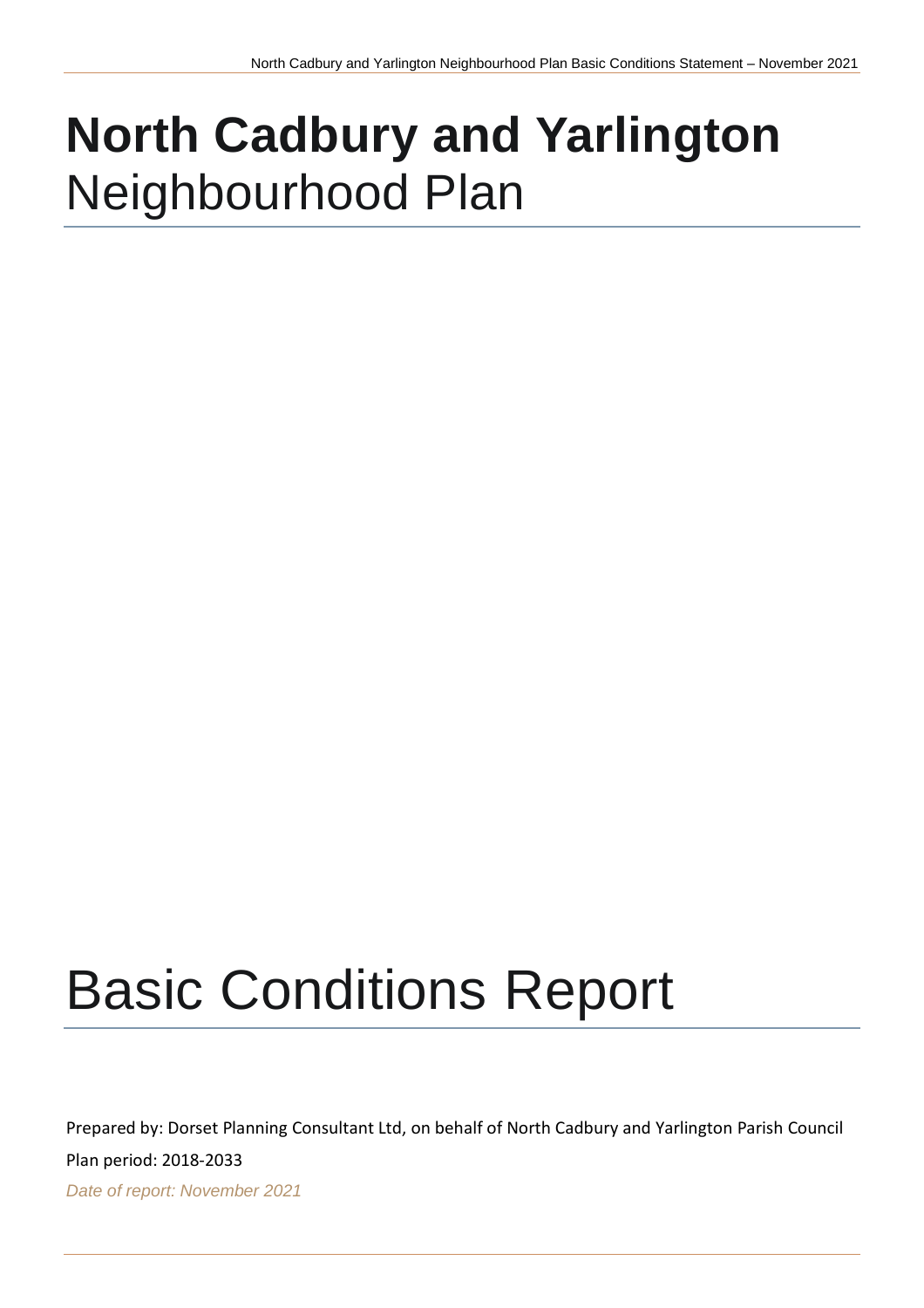## **Contents**

| 1. | <b>Introduction</b>                                                                                         | $\overline{3}$ |
|----|-------------------------------------------------------------------------------------------------------------|----------------|
| 2. | Legal Requirements                                                                                          | 3              |
|    |                                                                                                             |                |
|    | Does the proposed neighbourhood plan state the period for which it is to have effect?3                      |                |
|    | Is what is being proposed a neighbourhood development plan making provision in relation to land or sites in |                |
|    |                                                                                                             |                |
|    | Do any of the policies extend beyond the neighbourhood area or cover an area where there is a               |                |
| 3. | <b>Consideration of National and Strategic Policies</b>                                                     | 5              |
|    |                                                                                                             |                |
|    |                                                                                                             |                |
|    |                                                                                                             |                |
|    |                                                                                                             |                |
| 4. | EU and sustainability obligations                                                                           | 16             |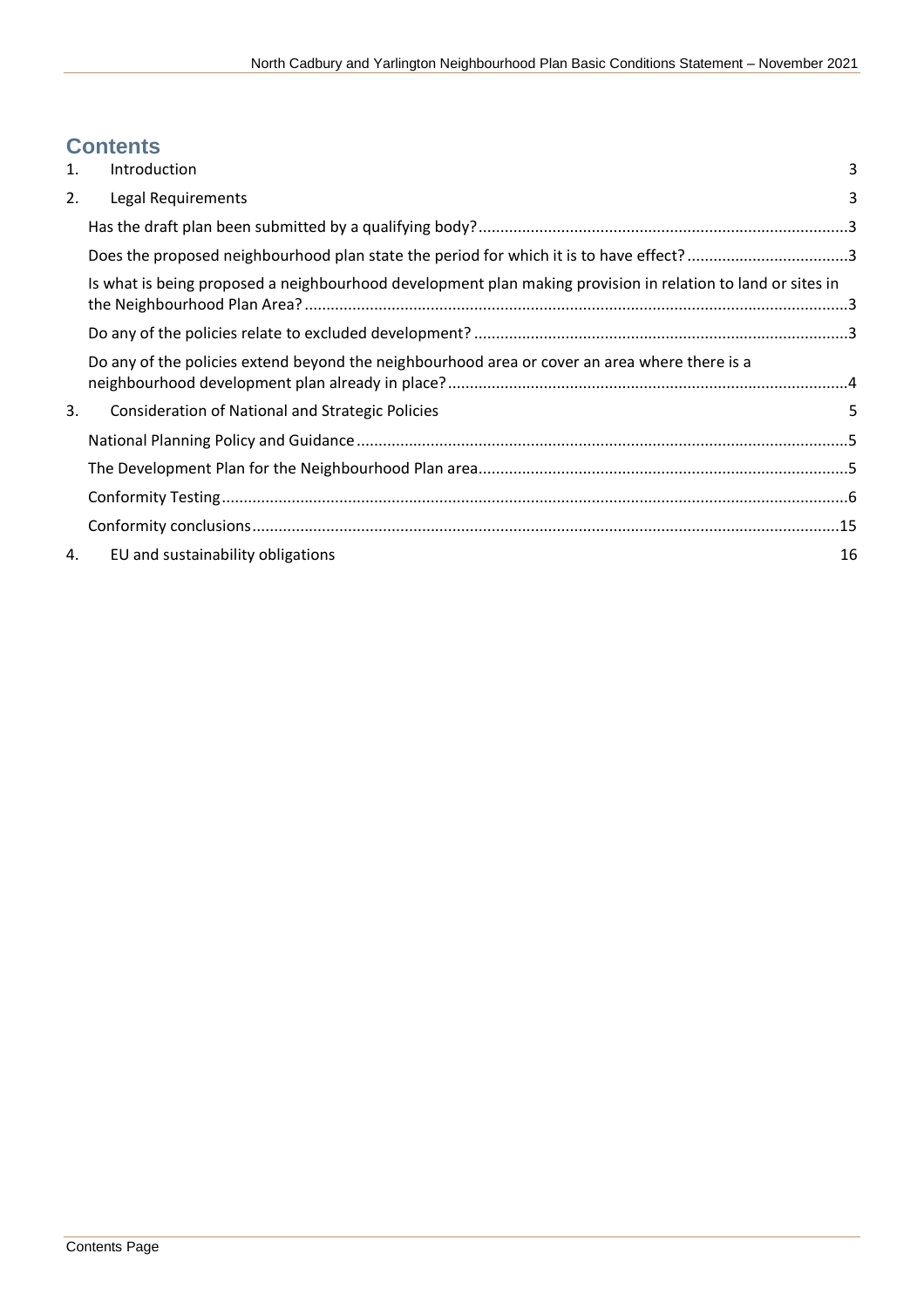## <span id="page-2-0"></span>**1. Introduction**

When a neighbourhood plan proposal is submitted to the local planning authority, it needs to be accompanied by a statement, known as the basic conditions statement, which explains how:

- − the plan meets the legal requirements in terms of its contents and coverage
- − the plan has had appropriate regard to national policy and is in general conformity with the strategic policies in the development plan for the area
- − the plan will contribute to the achievement of sustainable development, is compatible with EU obligations, and would not be likely to have a significant effect on a European site (as defined in the Conservation of Habitats and Species Regulations 2012) or a European offshore marine site (as defined in the Offshore Marine Conservation (Natural Habitats, etc.) Regulations 2007) (either alone or in combination with other plans or projects).

## <span id="page-2-1"></span>**2. Legal Requirements**

## <span id="page-2-2"></span>**Has the draft plan been submitted by a qualifying body?**

Yes – North Cadbury and Yarlington Parish Council agreed the submission of the draft plan and supporting documents at its meeting in December 2021.

<span id="page-2-3"></span>**Does the proposed neighbourhood plan state the period for which it is to have effect?**

Yes – the plan makes clear in para 1.14 that it is intended to cover the period from 2018 to 2033.

<span id="page-2-4"></span>**Is what is being proposed a neighbourhood development plan making provision in relation to land or sites in the Neighbourhood Plan Area?**

Yes - the Neighbourhood Plan policies relates to planning matters (the use and development of land) and to the designated Neighbourhood Plan area or parts thereof.

## <span id="page-2-5"></span>**Do any of the policies relate to excluded development?**

The policies are contained in Sections 5-14 of the plan and cover:

- − Policy 1. The Area's Rich Heritage
- − Policy 2. Character and Design Guidance
- − Policy 3. Buildings Fit for the Future
- − Policy 4. Practical Garden Sizes
- − Policy 5. The Area's Rural Character
- − Policy 6. Recreational routes and views
- − Policy 7. Protecting Local Wildlife
- − Policy 7b. Phosphorous Neutrality
- − Policy 8. Flood Risk
- − Policy 9. Scale and Location of New Housing
- − Policy 10. Use of Rural Buildings
- − Policy 11. House types
- − Policy 12. North Cadbury Business Park
- − Policy 13. Other employment opportunities
- − Policy 14. Parking
- − Policy 15. North Cadbury Built Character
- − Policy 16. North Cadbury Local Green Spaces
- − Policy 17. North Cadbury Facilities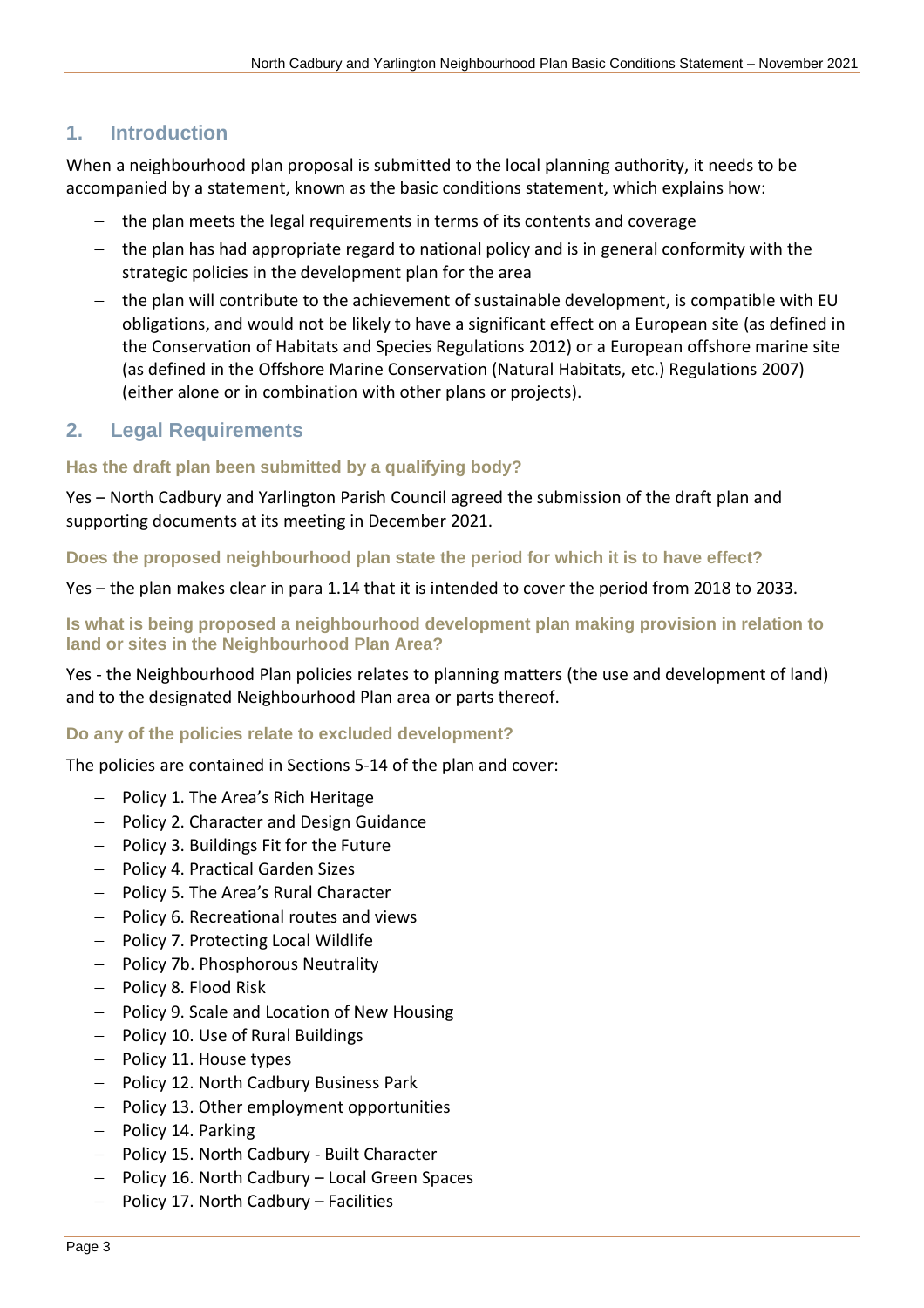- − Policy 18. Land North of Brookhampton, West of Cary Road
- − Policy 19. Land North of Brookhampton, East of Cary Road
- − Policy 20. Barns at North Town Farm
- − Policy 21. Barns at Hill Farm
- − Policy 22. Galhampton Built Character
- − Policy 23. Galhampton Local Green Spaces
- − Policy 24. Galhampton Community Facilities
- − Policy 25. Yarlington Built Character
- − Policy 26. Yarlington Local Green Spaces.
- − Policy 27. Yarlington Community Facilities
- − Policy 28. Woolston Built Character
- − Policy 29. Woolston Community Facilities
- − Policy 30. Barn off Stoke Lane

The Neighbourhood Plan policies do not deal with county matters (mineral extraction and waste development), nationally significant infrastructure or development that falls within Annex 1 to Council Directive 85/337/EEC.

<span id="page-3-0"></span>**Do any of the policies extend beyond the neighbourhood area or cover an area where there is a neighbourhood development plan already in place?**

No - the Neighbourhood Plan policies relate only to North Cadbury and Yarlington parish (which is the designated Neighbourhood Plan Area) and to no other area. There are no other neighbourhood plans relating to North Cadbury and Yarlington Parish.

#### *Map 1 – Neighbourhood Plan Designated Area*

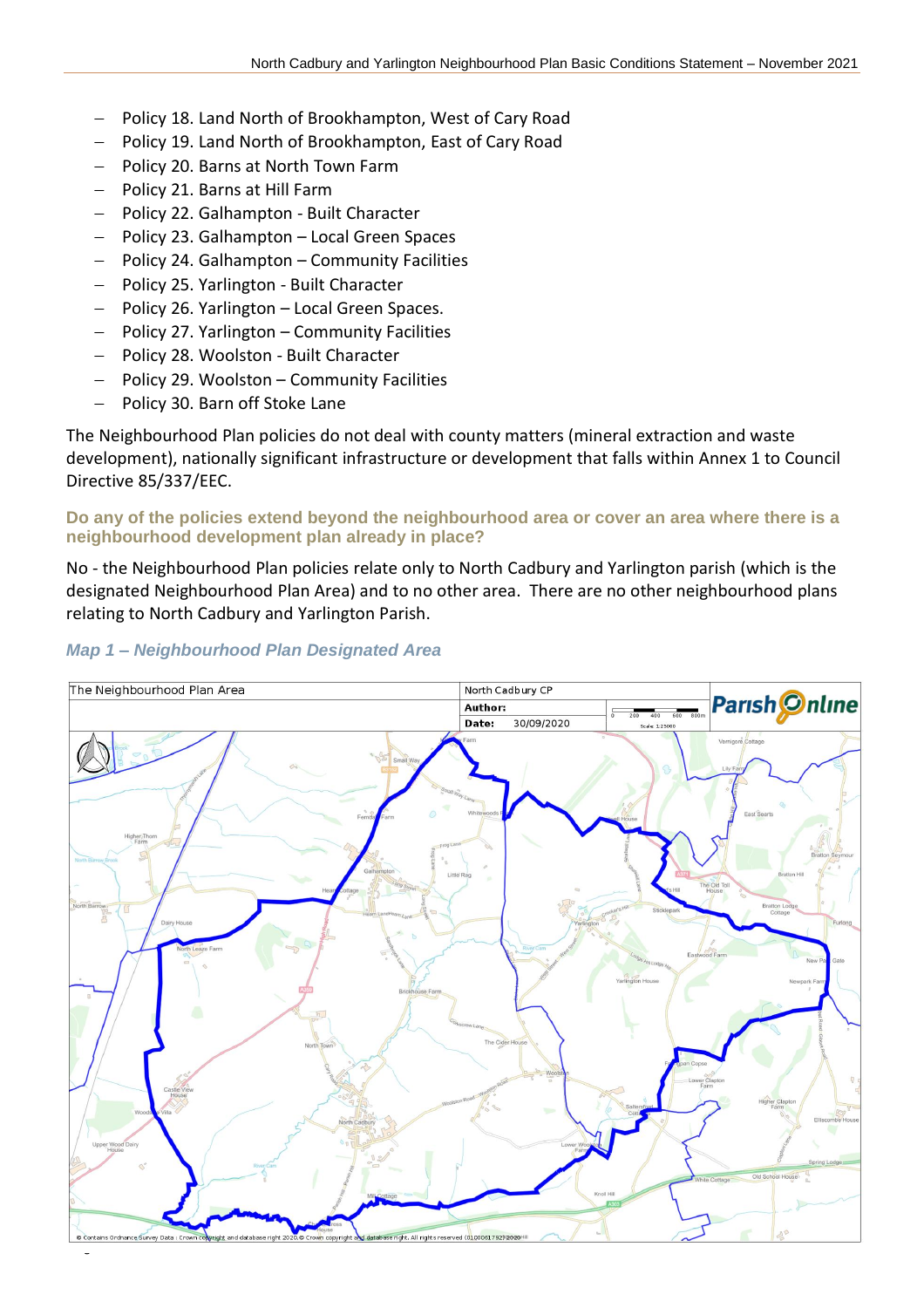## <span id="page-4-0"></span>**3. Consideration of National and Strategic Policies**

The Neighbourhood Plan must have regard to national policy and guidance from the Secretary of State and be in general conformity with the strategic policies of the development plan that covers the area.

The following conformity assessment summarises how the Neighbourhood Plan relates to the relevant national planning guidance and strategic development plan policies.

## <span id="page-4-1"></span>**National Planning Policy and Guidance**

National planning guidance comes primarily from the National Planning Policy Framework (NPPF) as issued in July 2021, but where appropriate, reference is made to the online National Planning Policy Guidance (NPPG) and Ministerial Statements.

## <span id="page-4-2"></span>**The Development Plan for the Neighbourhood Plan area**

The South Somerset Local Plan 2006 - 2028, prepared by South Somerset District Council and adopted March 2015, contains the bulk of the development plan policies for the area. The saved policies from the South Somerset Local Plan 1991 – 2011 are not strategic in nature. Somerset County Council has a Minerals Plan (adopted February 2015) also forms part of the development plan for the area, together with the Waste Core Strategy (adopted 2013). Neither the waste or minerals plans contain specific proposals for the Neighbourhood Plan Area, other than defining minerals safeguarding areas.

Strategic policies are described in the NPPF (para 21) as "those necessary to address the strategic priorities of the area (and any relevant cross-boundary issues), to provide a clear starting point for any non-strategic policies that are needed".

The South Somerset Local Plan 2006 – 2028 includes a settlement strategy that focusses new development at Yeovil, with significant growth also planned at the Primary Market Towns of Chard, Crewkerne, Wincanton and Ilminster. Less growth is proposed at the Local Market Towns, Rural Centres and Rural Settlements. There are no specific housing or employment land targets for North Cadbury and Yarlington (with the villages of North Cadbury and Galhampton likely to be considered as falling within the 'Rural Settlement' category of settlement), and no site-specific allocations.

Policy SS2 set out the approach to considering development in rural settlements.

## **POLICY SS2: DEVELOPMENT IN RURAL SETTLEMENTS**

Development in Rural Settlements (not Market Towns or Rural Centres) will be strictly controlled and limited to that which:

- Provides employment opportunities appropriate to the scale of the settlement; and/or
- Creates or enhances community facilities and services to serve the settlement; and/or
- Meets identified housing need, particularly for affordable housing.

Development will be permitted where it is commensurate with the scale and character of the settlement, provides for one or more of the types of development above, and increases the sustainability of a settlement in general.

Proposals should be consistent with relevant community led plans, and should generally have the support of the local community following robust engagement and consultation.

Proposals for housing development should only be permitted in Rural Settlements that have access to two or more key services listed at Paragraph 5.41.

The 'key services' listed in Para 5.41 which would make the settlements potentially appropriate for housing development are listed below. On this basis, the villages of North Cadbury and Galhampton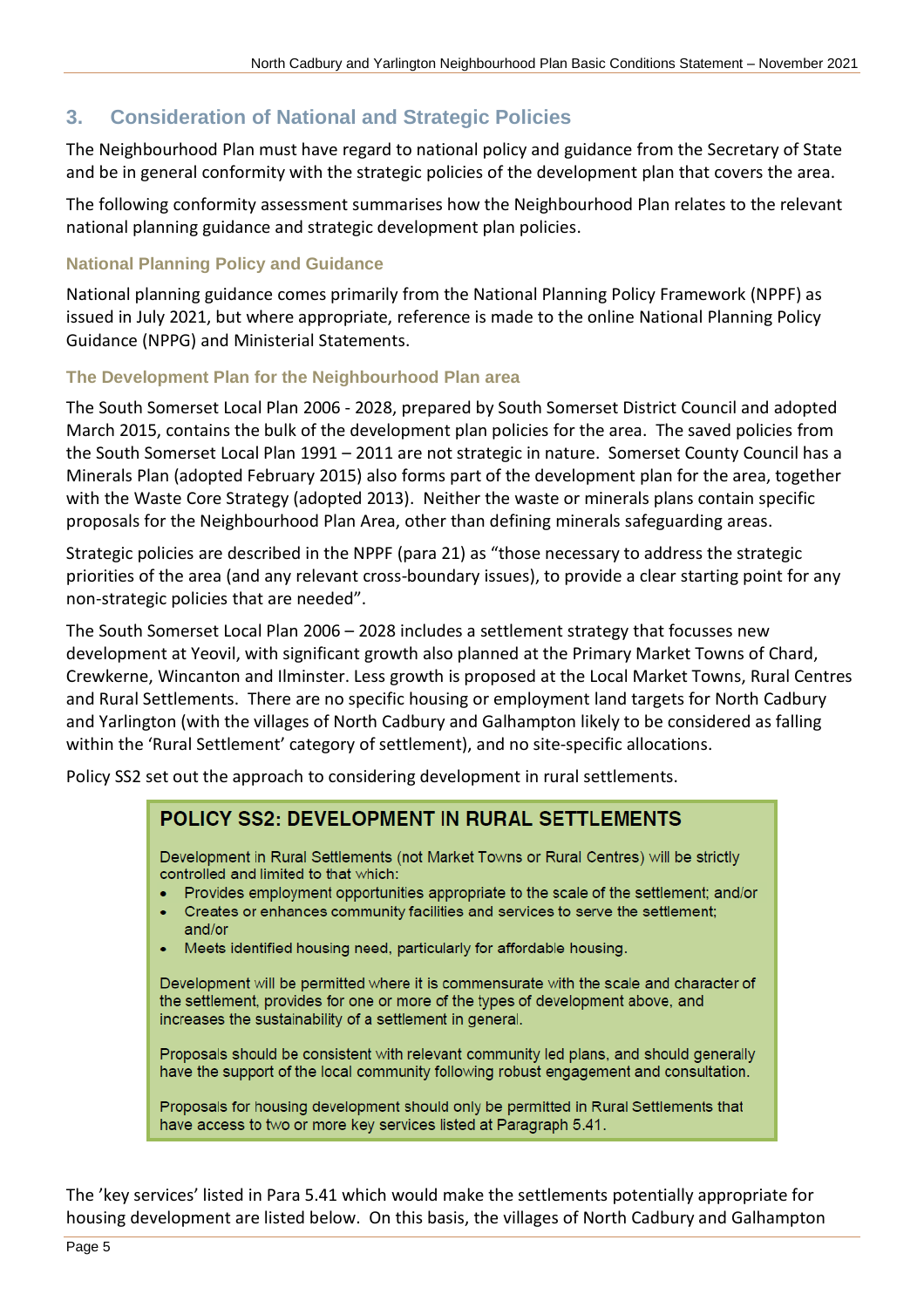would be deemed suitable for housing growth, provided that growth was meeting an identified need, is commensurate with the scale and character of the settlement, and supported by the local community.

| $-$ Local convenience shop | - Children's play area / | $-$ Health centre    |
|----------------------------|--------------------------|----------------------|
| - Post office              | sports pitch             | $-$ Faith facilities |
| – Pub                      | $-$ Village hall         | - Primary school     |

The adopted plan also contains a series of more generic, topic-based policies, covering: economic prosperity, housing, transport and accessibility, health and well-being, and environmental quality.

The NPPG also states that it is important to minimise any conflicts between policies in a neighbourhood plan and an emerging Local Plan, and that the reasoning and evidence informing the Local Plan process may be relevant to the consideration of the basic conditions against which a neighbourhood plan is tested.

The review of the Local Plan has commenced, and consultation on the Preferred Options ran from June through to September 2019. The draft plan proposes a change to the approach taken in the adopted Local Plan, by adding a further category of 'village' between the rural centres and rural settlements. North Cadbury is named as one of the 12 villages. The Local Plan suggests (in the case of Queen Camel) the housing target should be the pro-rata proportion of the remaining need for growth (ie 722/12 = 60). However this may change (and could go higher or lower) in response to the feedback received through the consultation and possible updates to the national housing need projections.

## <span id="page-5-0"></span>**Conformity Testing**

The NPPG makes clear that in considering whether a policy is in general conformity, a view should be taken on whether the neighbourhood plan policy or development proposal supports and upholds the general principle that the strategic policy is concerned with and the degree, if any, of conflict and the rationale and evidence to justify that approach.

The following table considers each policy in turn, against the relevant national and local policies for that particular topic.

| <b>Vision and Overview of Plan</b>                                                                                                                                                                                                                                                                                                                                                                                                                                                               |                                                             | The plan's vision and objectives are set out in Section 3 and form                                                                                                                                         |  |
|--------------------------------------------------------------------------------------------------------------------------------------------------------------------------------------------------------------------------------------------------------------------------------------------------------------------------------------------------------------------------------------------------------------------------------------------------------------------------------------------------|-------------------------------------------------------------|------------------------------------------------------------------------------------------------------------------------------------------------------------------------------------------------------------|--|
|                                                                                                                                                                                                                                                                                                                                                                                                                                                                                                  |                                                             | the structure for the remaining plan.                                                                                                                                                                      |  |
|                                                                                                                                                                                                                                                                                                                                                                                                                                                                                                  |                                                             | Overview of national policy and guidance - NPPF section 3: Plan making                                                                                                                                     |  |
| NPPF para 60. Plans should provide a positive vision for the future of each area; a framework for<br>addressing housing needs and other economic, social and environmental priorities; and a platform for<br>local people to shape their surroundings                                                                                                                                                                                                                                            |                                                             |                                                                                                                                                                                                            |  |
| <b>Assessment of general conformity</b>                                                                                                                                                                                                                                                                                                                                                                                                                                                          |                                                             |                                                                                                                                                                                                            |  |
| The Neighbourhood Plan includes a vision and aims for the area (Section 4) accompanied by topic-based<br>objectives. Policy wording has been chosen with the aim of being clear and unambiguous, but recognising that<br>there may need to be flexibility. Landowners, service providers and local residents have been consulted to<br>ensure the plan is deliverable. The plan is aspirational, and aims to retain the distinctive character of the various<br>settlements and their surrounds. |                                                             |                                                                                                                                                                                                            |  |
| <b>HOUSING</b>                                                                                                                                                                                                                                                                                                                                                                                                                                                                                   | Policy 10. Use of Rural Buildings<br>Policy 11. House types | Policy 9. Scale and Location of New Housing<br>Policy 18. Land North of Brookhampton, West of Cary Road<br>Policy 19. Land North of Brookhampton, East of Cary Road<br>Policy 20. Barns at North Town Farm |  |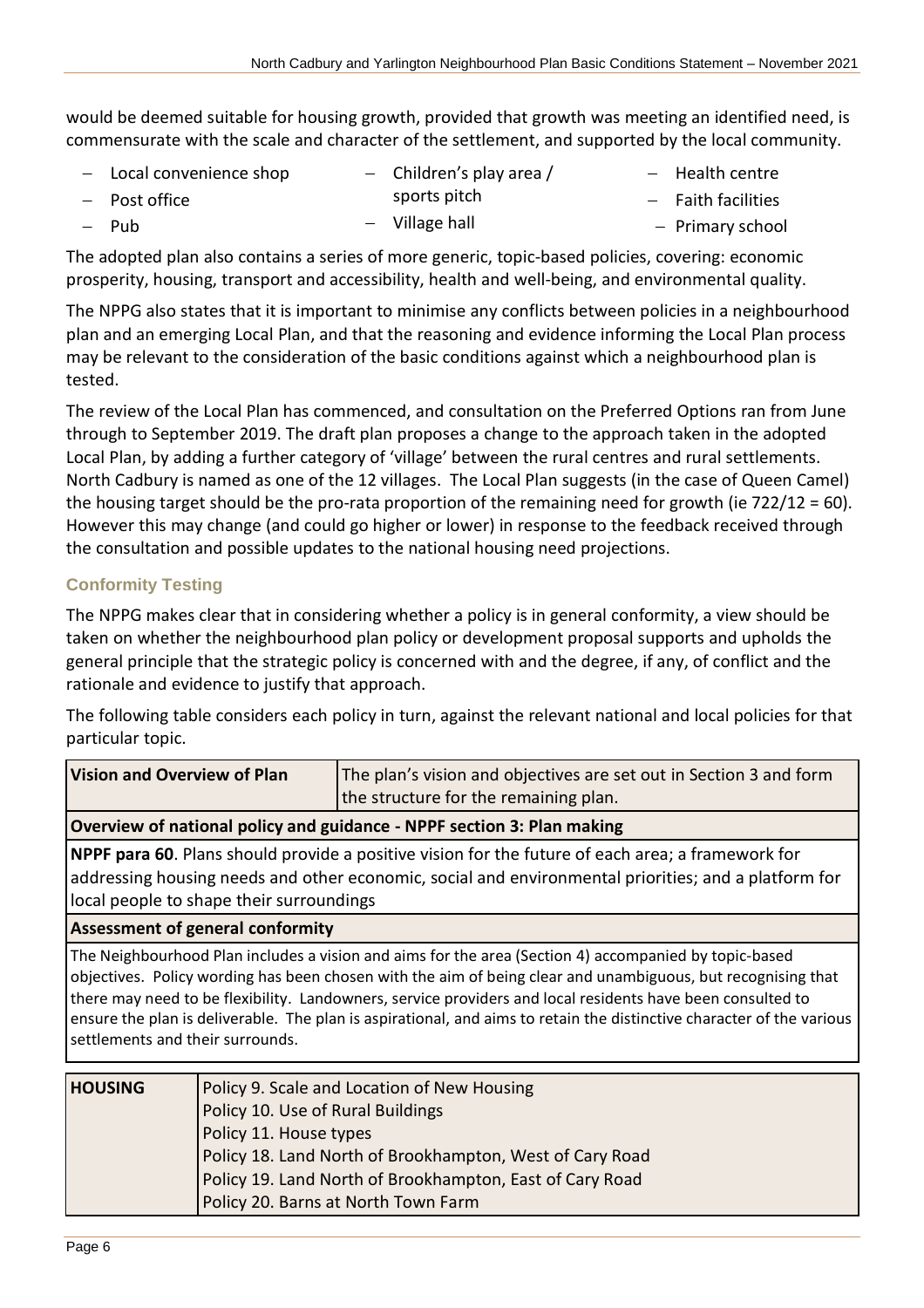## Policy 21. Barns at Hill Farm Policy 30. Barn off Stoke Lane

**Overview of national policy and guidance - NPPF section 5: Delivering a sufficient supply of homes and NPPF section 11: Making effective use of land**

**NPPF para 60**. To support the government's objective of significantly boosting the supply of homes, it is important that a sufficient amount and variety of land can come forward where it is needed, that the needs of groups with specific housing requirements are addressed.

**NPPF para 62.** Within this context, the size, type and tenure of housing needed for different groups in the community should be assessed and reflected in planning policies

**NPPF para 63-64.** Where a need for affordable housing is identified, planning policies should specify the type of affordable housing required, and expect it to be met on-site. However provision of affordable housing should not be sought for residential developments that are not major developments, other than in designated rural areas (which does not apply to this Neighbourhood Plan area).

**NPPF para 65.** Where major development involving the provision of housing is proposed, planning policies and decisions should expect at least 10% of the total number of homes to be available for affordable home ownership

**NPPF para 66 - 67**. Strategic policies should also set out a housing requirement for designated neighbourhood areas which reflects the overall strategy for the pattern and scale of development and any relevant allocations. Where it is not possible to provide a requirement figure for a neighbourhood area through the Local Plan, the Local Planning Authority should provide an indicative figure, if requested to do so by the Neighbourhood Planning Body. This figure should take into account factors such as the latest evidence of local housing need, the population of the neighbourhood area and the most recently available planning strategy of the local planning authority.

**NPPF para 70**. Neighbourhood planning groups should consider the opportunities for allocating small and medium-sized sites suitable for housing in their area.

**NPPF para 78-79**. In rural areas, planning policies and decisions should be responsive to local circumstances and support housing developments that reflect local needs. Local planning authorities should support opportunities to bring forward rural exception sites that will provide affordable housing to meet identified local needs, and consider whether allowing some market housing on these sites would help to facilitate this. Housing should be located where it will enhance or maintain the vitality of rural communities. Planning policies should identify opportunities for villages to grow and thrive, especially where this will support local services. Where there are groups of smaller settlements, development in one village may support services in a village nearby.

**NPPF para 80.** Planning policies and decisions should avoid the development of isolated homes in the countryside unless: a) there is an essential need for a rural worker; b) it would secure the future of heritage assets; c) it would re-use redundant or disused buildings and enhance its immediate setting; d) it would involve the subdivision of an existing residential building; or e) the design is of exceptional quality.

**NPPF para 124.** Planning policies and decisions should support development that makes efficient use of land, taking into account: a) the identified need for different types of housing and other forms of development, and the availability of land suitable for accommodating it; b) local market conditions and viability; c) the availability and capacity of infrastructure and services – both existing and proposed – as well as their potential for further improvement and the scope to promote sustainable travel modes that limit future car use; d) the desirability of maintaining an area's prevailing character and setting (including residential gardens), or of promoting regeneration and change; and e) the importance of securing well-designed, attractive and healthy places.

**NPPF para 125.** Area-based character assessments, design guides and codes and masterplans can be used to help ensure that land is used efficiently while also creating beautiful and sustainable places. Where there is an existing or anticipated shortage of land for meeting identified housing needs, it is especially important that planning policies and decisions avoid homes being built at low densities, and ensure that developments make optimal use of the potential of each site.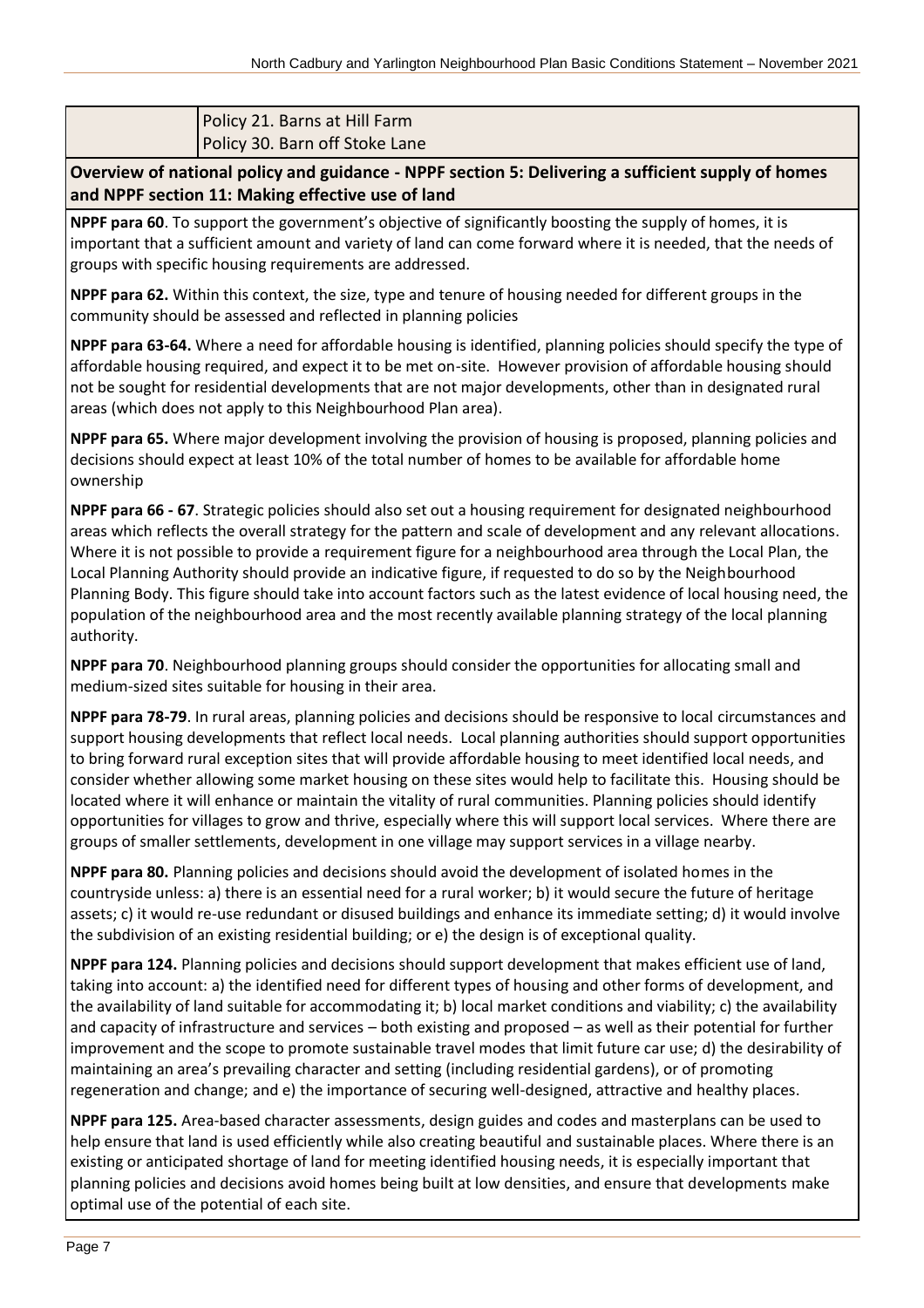**NPPG Paragraph: 009 Reference ID: 41-009-20190509.** Neighbourhood plans should consider providing indicative delivery timetables, and allocating reserve sites to ensure that emerging evidence of housing need is addressed. This can help minimise potential conflicts and ensure that policies in the neighbourhood plan are not overridden by a new local plan.

**NPPG Paragraph: 002 Reference ID: 10-002-20190509.** It is the plan policies should be informed by engagement with developers, landowners, and infrastructure and affordable housing providers. Policy requirements, particularly for affordable housing, should be set at a level that takes account of affordable housing and infrastructure needs, without the need for further viability assessment at the decision making stage.

## **Overview of development plan policies**

## **Policy SS2: Development in Rural Settlements**

Development in Rural Settlements will be strictly controlled and limited to that which:

- − Provides employment opportunities appropriate to the scale of the settlement; and/or
- − Creates or enhances community facilities and services to serve the settlement; and/or
- − Meets identified housing need, particularly for affordable housing.

Development will be permitted where it is commensurate with the scale and character of the settlement, provides for one or more of the types of development above, and increases the sustainability of a settlement in general. Proposals should be consistent with relevant community led plans, and should generally have the support of the local community following robust engagement and consultation. Proposals for housing development should only be permitted in Rural Settlements that have access to two or more key services.

#### **Policy HG5: Achieving a Mix of Market Housing**

A range of market housing types and sizes should be provided on large sites to contribute to the provision of sustainable and balanced communities. On small sites, housing types and sizes should be provided that, taken in the context of existing surrounding dwellings, contribute to that provision of sustainable, balanced communities.

#### **Policy HG3: Provision of Affordable Housing**

Where it is viable to do so, housing schemes of [6\*] or more dwellings provides 35% affordable housing on-site.

#### **Assessment of general conformity**

**Policy 9:** the current adopted Local Plan does not set a specific housing target for the NP area. South Somerset District Council, as the local planning authority, was first approached for an indicative housing needs figure in October 2019. The officers suggested this should be set at 60 dwellings or the equivalent of 3 dwellings per year. This figure was derived from the proposed settlement hierarchy and associated housing targets within the Local Plan Review Preferred Options document. They advised that this should be focussed on the most sustainable location (i.e. the settlement of North Cadbury), but acknowledged that there would be windfall developments (conversions, development on previously developed land, and dwellings arising through permitted development) and this is something for the neighbourhood planning group to consider should they wish to calculate a windfall allowance to form part of the housing requirement. In January 2021 the officers reconfirmed that 60 dwellings (3 dwellings per annum) remained the most appropriate housing target, which would next be reviewed once the LPR evidence base had been completed – including North Cadbury's proposed status as a Village. They also confirmed that existing commitments and completions could be taken into account when determining how many homes to allocate. They reiterated that this should be focused at North Cadbury, but acknowledged that Galhampton could also be considered under Policy SS2 in the adopted Local Plan (but pointed out that this would not be the case under Policy SS4 of the LPR Preferred Options document). They also considered that neither North Town or Down Ash Farm were well connected to the village and therefore would be unsuitable for major development. This has informed the housing requirement and strategy in Policy 9 which seeks to direct development at an appropriate scale to the most sustainable locations in line with the Local Plan and NPPF. Whilst the Local Plan does not include an affordable housing exceptions sites policy per se, Policy 9 reflects national policy on this and helps identify the settlements to which this approach should apply. Possibly the most relevant policy in this context is SS2 and emerging policy SS4, under which Yarlington would also qualify for 100% affordable housing exception site given it has a small hall, pub and church, but given the lack of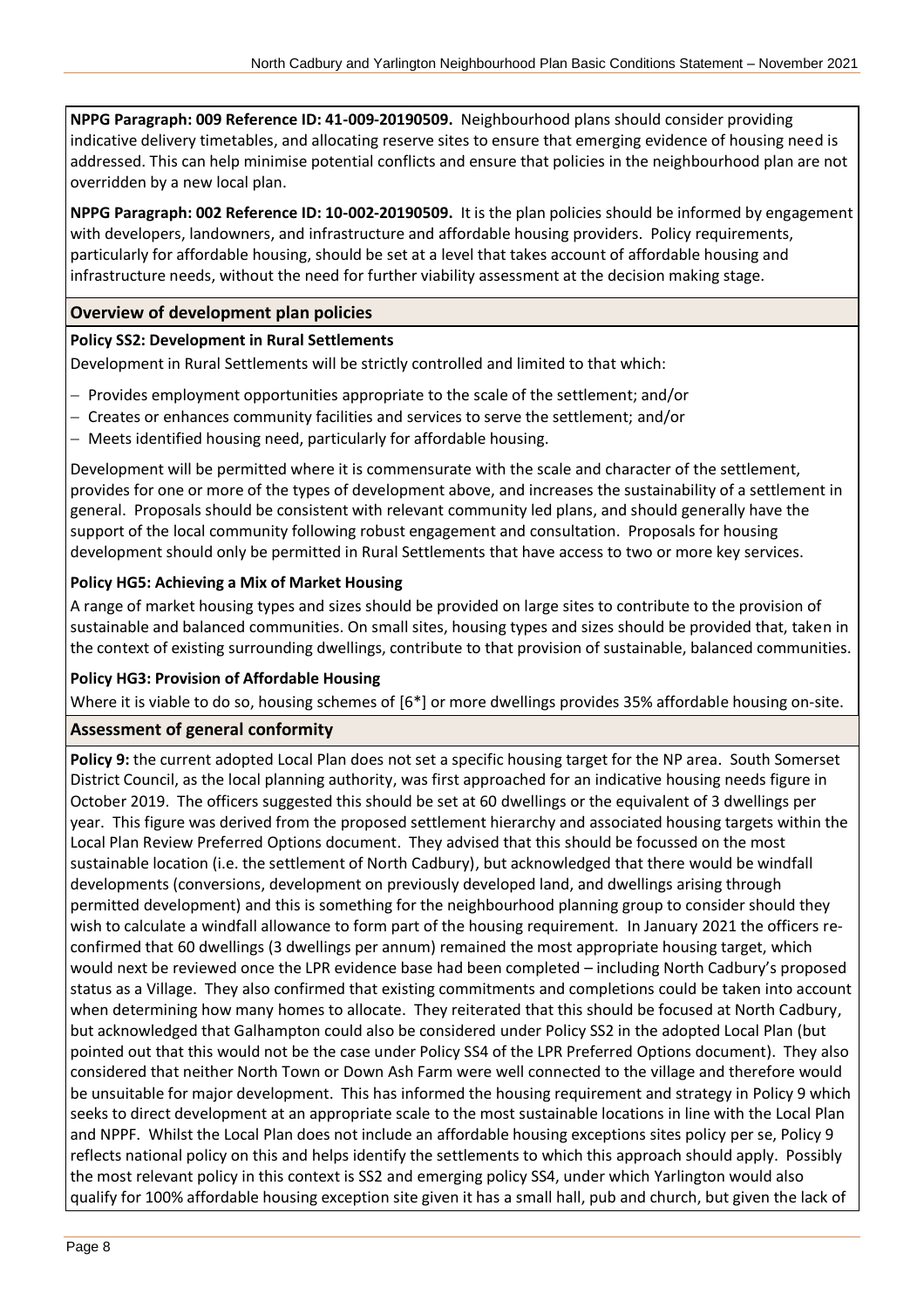potential sites promoted for housing and poor public transport, this smaller settlement has not been included.

**Policy 11:** reflects the main findings of the housing need assessment and consultations in terms of the type and mix of housing sought, and has also reflected the provision of affordable home ownership as advised in the NPPF. The final paragraph that requires a local connection agreement with respect to affordable housing is considered to be in line with Policy SS2, which requires housing in the rural settlements to meet an identified housing need, particularly for affordable housing.

**Policies 18 and 19**: are the main site allocations which would provide up to 28 homes including 12 affordable homes across the two sites. These are located adjoining the village of North Cadbury (in line with the spatial strategy of the Local Plan) and have been subject to testing through the site options stage and SEA process, which have helped identify the most sustainable options and appropriate mitigation measures. The landowners support the policies including the level of affordable housing proposed (which at 43% is marginally higher than the 35% required under the existing policy) in recognition of the affordable housing need and anticipated site viability. The level of development proposed seeks to balance the need to make an efficient use of land with rural character of the area. It is not considered that the housing land supply would justify a higher density being an over-riding factor.

Consideration was given to whether it maybe appropriate to phase delivery (given that it exceeds the housing target) but based on the need for a masterplanned approach to coordinated design, access and phosphate mitigation, together with the likely viability benefits, a phased approach with part of the site being 'reserved' was not consider a reasonable option.

**Policies 10, 20, 21 and 30:** these policies deal with windfall development that may come forward on previously development land through the conversion or sympathetic replacement of agricultural and other rural buildings. Policy 10 provides the generic context, with the other policies identifying specific sites which have come forwards as part of the call for sites, and which have been subject to more detailed scrutiny and testing through the SEA process. There is no specific strategic policy on this type of windfall development in the Local Plan, which for this matter relies on National Policy. NPPF para 80(c) allows the re-use redundant or disused buildings in isolated locations only if this would enhance their immediate setting. The policy has also been drafted to broadly reflect the permitted development right considerations under Class Q conversions (accepting that this may provide a fallback), and recognizing the likely heritage values (potentially undesignated) of many of the area's rural buildings.

| <b>EMPLOYMENT</b>   Policy 12. North Cadbury Business Park |
|------------------------------------------------------------|
| Policy 13. Other employment opportunities                  |

**Overview of national policy and guidance - NPPF section 6: Building a strong, competitive economy**

**NPPF para 84.** Planning policies and decisions should enable: the sustainable growth and expansion of all types of business in rural areas, both through conversion of existing buildings and well-designed new buildings. This should include sustainable rural tourism and leisure developments which respect the character of the countryside.

**NPPF para 85.** Planning policies and decisions should recognise that sites to meet local business and community needs in rural areas may have to be found adjacent to or beyond existing settlements, and in locations that are not well served by public transport. In these circumstances it will be important to ensure that development is sensitive to its surroundings, does not have an unacceptable impact on local roads and exploits any opportunities to make a location more sustainable (for example by improving the scope for access on foot, by cycling or by public transport). The use of previously developed land, and sites that are physically well-related to existing settlements, should be encouraged where suitable opportunities exist.

**Overview of development plan policies**

#### **Policy EP4: Expansion of Existing Businesses in the Countryside**

Proposals for the expansion of existing businesses in the countryside will be permitted where:

The business has been operating successfully for a minimum of 3 years, and is a viable business;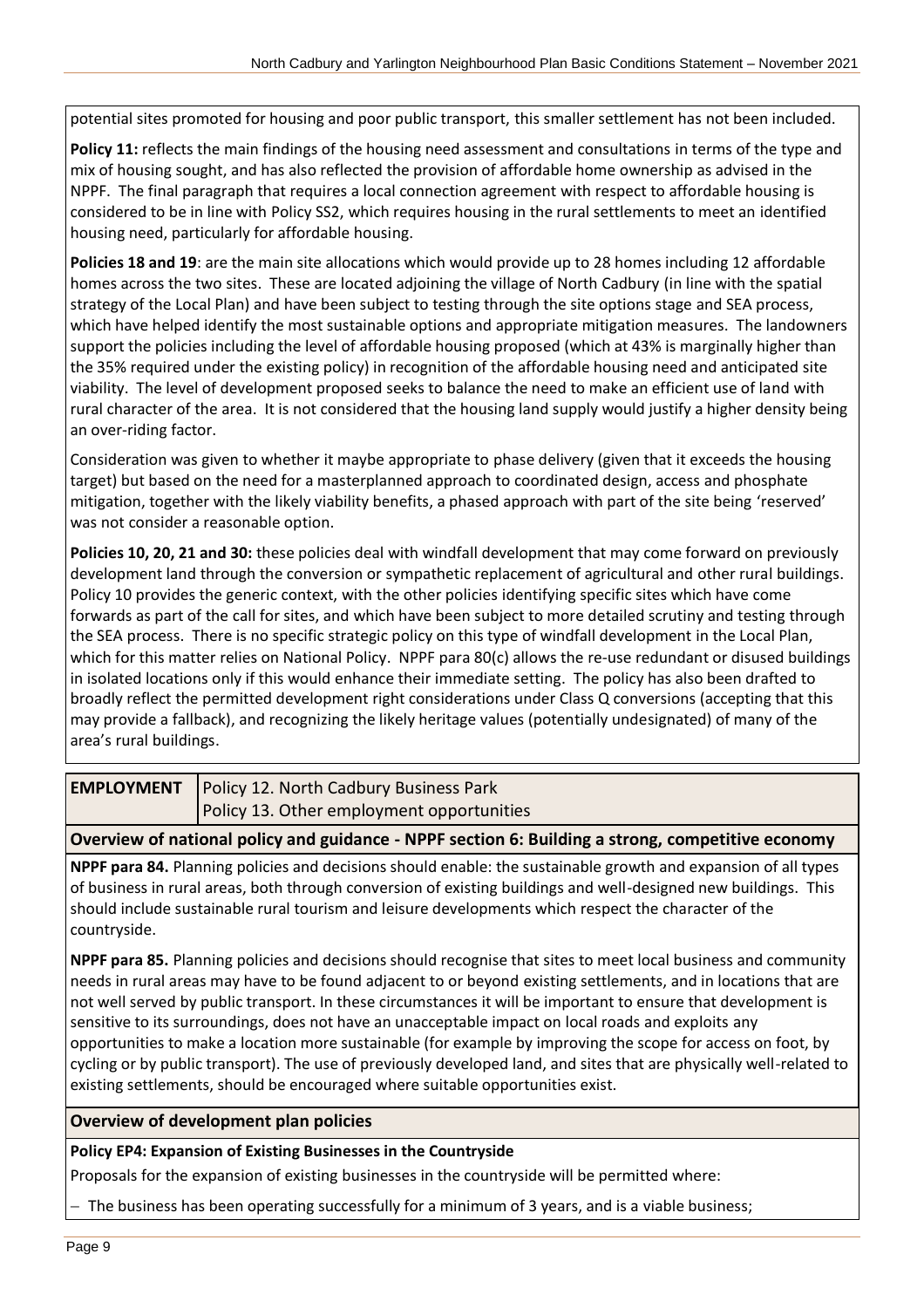- − It is demonstrated that the proposal is needed in this location;
- − The proposal is of a scale appropriate in this location and appropriate to the existing development;
- − Existing buildings are reused where possible;
- − Firstly, use is made of land within the curtilage of the development where possible, and outside of the curtilage only where it is demonstrated that additional land is essential to the needs of the business;
- − There is no adverse impact on the countryside in terms of wildlife / character / traffic

#### **Policy EP8: New and Enhanced Tourist Facilities**

New and enhanced tourist facilities will be supported where:

- − They are of a scale appropriate to the size and function of the settlement within which they are to be located;
- − They are accessible through sustainable modes of travel including cycling and walking;
- − They do not harm the district's environmental, cultural or heritage assets; or its designated nature conservation features;
- − They benefit the local community through access to facilities and services.

There must be an identified need for tourist facilities in the open countryside, which is not met by existing facilities.

#### **Assessment of general conformity**

**Policies 12 and 13** aim to provide a slightly more flexible and supportive policy basis for new and expanded employment uses than currently contained in the Local Plan, as some of the requirements (particularly for startup businesses) were considered to be overly onerous and potentially reducing opportunities for local employment. The site allocations proposed at the North Cadbury Business Park were proposed in the Local Plan Review and the recent approval of the outline permission confirmed that these were considered acceptable in light of the changes to the NPPF had that come about in the interim. The policies will help to support rural businesses in a manner that also respects the rural character of the area and the likely higher degree of reliance on the car / vans for transport.

The lack of a tourism policy was questioned but it was felt that the existing Local Plan policy was appropriate and no change or additional requirements were needed. This has now been clarified in the supporting text.

| <b>COMMUNITY</b>      | Policy 6. Recreational routes and views       |
|-----------------------|-----------------------------------------------|
| <b>FACILITIES AND</b> | Policy 16. North Cadbury - Local Green Spaces |
| <b>LOCAL GREEN</b>    | Policy 17. North Cadbury - Facilities         |
| <b>SPACES</b>         | Policy 23. Galhampton - Local Green Spaces    |
|                       | Policy 24. Galhampton - Community Facilities  |
|                       | Policy 26. Yarlington - Local Green Spaces.   |
|                       | Policy 27. Yarlington - Community Facilities  |
|                       | Policy 29. Woolston - Community Facilities    |

#### **Overview of national policy and guidance - NPPF section 8: Promoting healthy and safe communities**

**NPPF para 84**. Planning policies and decisions should enable the retention and development of accessible local services and community facilities, such as local shops, meeting places, sports venues, open space, cultural buildings, public houses and places of worship.

**NPPF para 85**. Planning policies and decisions should recognise that sites to meet local business and community needs in rural areas may have to be found adjacent to or beyond existing settlements, and in locations that are not well served by public transport. In these circumstances it will be important to ensure that development is sensitive to its surroundings, does not have an unacceptable impact on local roads and exploits any opportunities to make a location more sustainable (for example by improving the scope for access on foot, by cycling or by public transport). The use of previously developed land, and sites that are physically well-related to existing settlements, should be encouraged where suitable opportunities exist.

**NPPF para 95**. It is important that a sufficient choice of school places is available to meet the needs of existing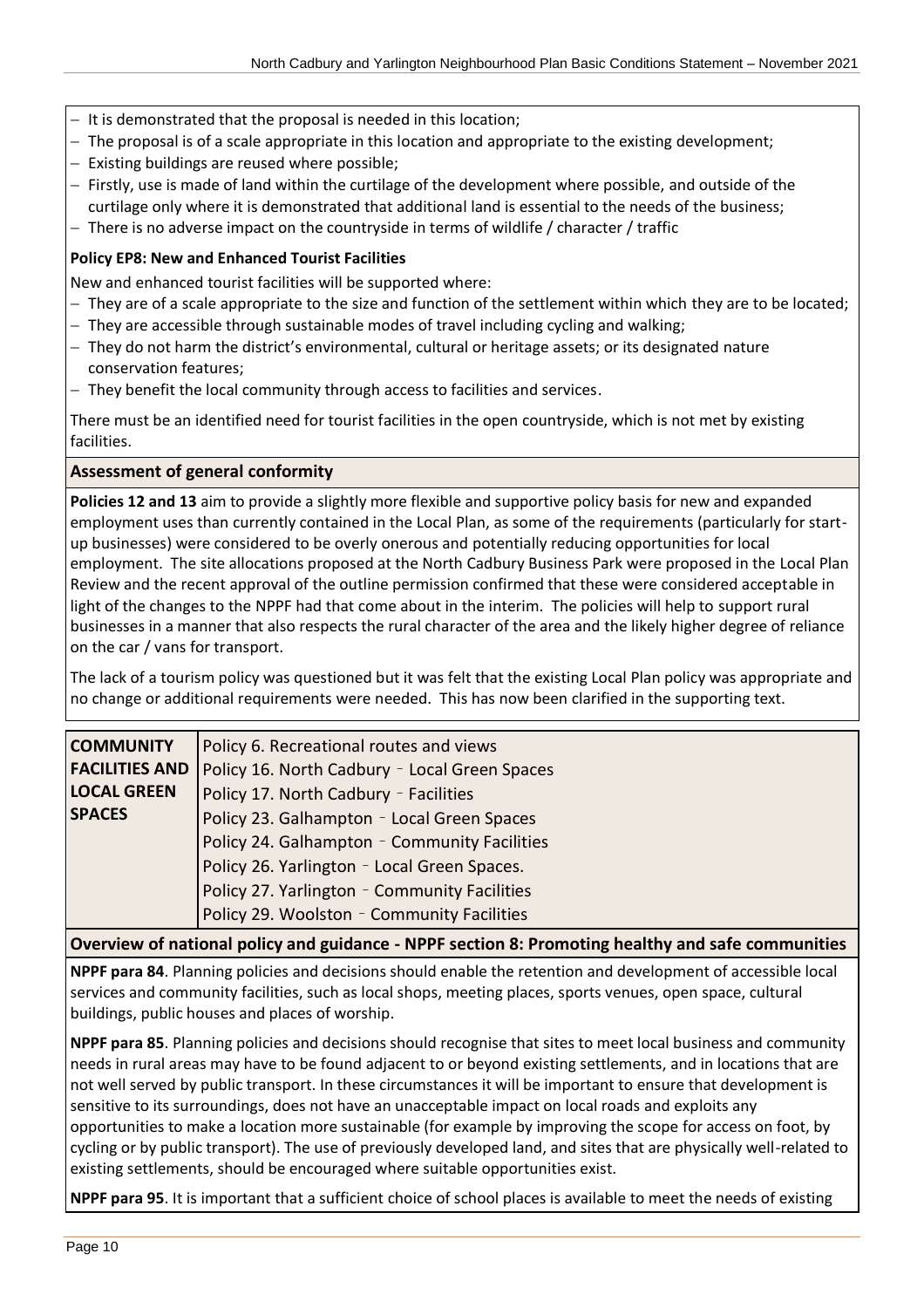#### and new communities.

**NPPF para 98.** Access to a network of high quality open spaces and opportunities for sport and physical activity is important for the health and well-being of communities.

**NPPF para 100.** Planning policies and decisions should protect and enhance public rights of way and access, including taking opportunities to provide better facilities for users, for example by adding links to existing rights of way networks.

**NPPF para 101-103.** Designating land as Local Green Space should be consistent with the local planning of sustainable development and complement investment in sufficient homes, jobs and other essential services. Local Green Spaces should only be designated when a plan is prepared or updated, and be capable of enduring beyond the end of the plan period. The designation should only be used where the green space is: a) in reasonably close proximity to the community it serves; b) demonstrably special to a local community and holds a particular local significance, for example because of its beauty, historic significance, recreational value (including as a playing field), tranquillity or richness of its wildlife; and c) local in character and is not an extensive tract of land. Policies for managing development within a Local Green Space should be consistent with those for Green Belts.

#### **Overview of development plan policies**

#### **Policy EP15: Protection and Provision of Local Shops, Community Facilities and Services**

Provision of new community facilities and services will be supported. Proposals that would result in a significant or total loss of site and/or premises currently or last used for a local shop, post office, public house, community or cultural facility or other service that contributes towards the sustainability of a local settlement will not be permitted except where the applicant demonstrates that:

- − alternative provision of equivalent or better quality, that is accessible to that local community is available within the settlement or will be provided and made available prior to commencement of redevelopment; or
- − there is no reasonable prospect of retention of the existing use as it is unviable as demonstrated by a viability assessment, and all reasonable efforts to secure suitable alternative business or community re-use or social enterprise have been made for a maximum of 18 months or a period agreed by the Local Planning Authority prior to application submission.

#### **Policy HW3: Protection of Play Spaces and Youth Provision**

Development which would result in the loss of equipped play areas and youth facilities will only be permitted where: there is a partial development of a site and the remaining site will be retained at its current provision and improved; alternative provision of equivalent community benefit of a similar nature which is accessible and made available locally within the same catchment; there is a proven oversupply of equipped play areas and youth facilities, or they are not appropriately located.

#### **Policy EQ5: Green Infrastructure**

Existing Green Infrastructure will be protected against any adverse impact of development proposals. If loss of existing green infrastructure assets is unavoidable in order to accommodate necessary development, appropriate mitigation for the loss will be required.

#### **Assessment of general conformity**

**Policies 17, 24, 27 and 29:** are similar to the Local Plan policies supporting the retention and improvement of community facilities, but make explicit those facilities which would fall to be considered as valued community facilities and also seek to address specific needs for new or improved facilities that have been identified in relation to each area. Both national and local plan policies recognise the essential role such facilities play in the sustainability of more rural settlements.

**Policy 6:** seeks to protect and enhance public rights of way and access. The first part is very much aligned to para 106 of the NPPF. The second element (protection of views) is not something that is specifically referenced in either National Policy or the strategic policies. These are clearly of local (rather than strategic) value, and important in the enjoyment of the countryside and use of the public rights of way network. The identified views have not been drawn extensively and therefore are not likely to prohibit development that may require a rural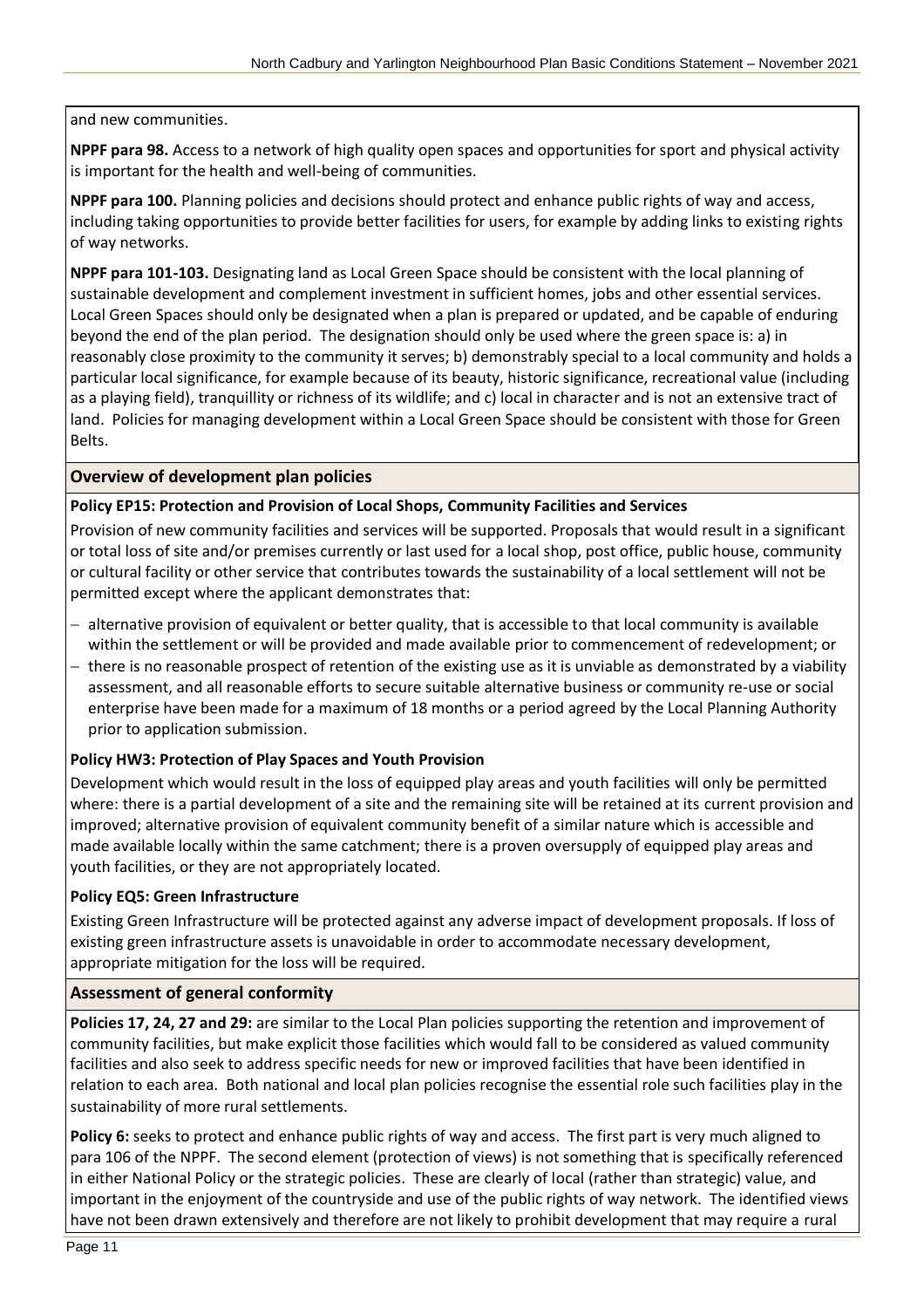#### location.

**Policies 16, 23 and 26:** deal with the rural character of each settlement and in particular the designation of Local Green Spaces. In the case of Policy 16 it also identifies an important open gap. The LGS meet the definition of green infrastructure (under the Local Plan policies) and the proposed LGS have been assessed against the criteria set out in the NPPF (a separate evidence documents has been produced to demonstrate this). The policy wording with regard to LGS has been drafted in a manner that is considered consistent with Green Belt policy, in that it provides a strong degree of protection (recognising that such areas should be retained beyond the plan period) but not ruling out development that would be appropriate if it would not harm their character or reason for designation of these spaces. This is considered more appropriate than simply referring to the NPPF Green Belt tests, as the spaces are local rather than strategic in extent and therefore aspects such as 'limited infilling in villages' within these LGS would not be appropriate.

#### **TRAVEL AND TRANSPORT** Policy 14. Parking *Plus development / site-specific allocations (see above)*

**Overview of national policy and guidance - NPPF section 9: Promoting sustainable transport**

**NPPF para 104.** Transport issues should be considered from the earliest stages of plan-making and development proposals, so that: a) the potential impacts of development on transport networks can be addressed; c) opportunities to promote walking, cycling and public transport use are identified and pursued; e) patterns of movement, streets, parking and other transport considerations are integral to the design of schemes, and contribute to making high quality places.

**NPPF para 105.** Significant development should be focused on locations which are or can be made sustainable, through limiting the need to travel and offering a genuine choice of transport modes. However, opportunities to maximise sustainable transport solutions will vary between urban and rural areas, and this should be taken into account in both plan-making and decision-making.

**NPPF para 106.** Planning policies should: b) be prepared with the active involvement of local highways authorities, other transport infrastructure providers and operators and neighbouring councils; identify and protect, where there is robust evidence, sites and routes which could be critical in developing infrastructure to widen transport choice and realise opportunities for large scale development; d) provide for attractive and welldesigned walking and cycling networks and supporting facilities such as secure cycle parking.

**NPPF para 107.** If setting local parking standards, policies should take into account: a) the accessibility of the development; b) the type, mix and use of development; c) the availability of and opportunities for public transport; d) local car ownership levels; and e) the need to ensure an adequate provision of spaces for charging plug-in and other ultra-low emission vehicles.

## **Overview of development plan policies**

## **Policy TA5: Transport Impact of New Development**

All new development shall be required to address its own transport implications and shall be designed to maximise the potential for sustainable transport through: Safeguarding existing and new transport infrastructure, which is important to an efficient and sustainable transport network from development that would prejudice their transport use; securing inclusive, safe and convenient access on foot, cycle, and by public and private transport that addresses the needs of all; ensuring that the expected nature and volume of traffic and parked vehicles generated by the development would not have a detrimental impact on the character or amenity of the area and would not compromise the safety and/or function of the local or strategic road networks in terms of both volume and type of traffic generated; and assessing the transport impact of development and ensuring delivery of the necessary transport infrastructure for the proposal and requiring larger schemes to prepare Transport Assessments.

## **Policy TA6: Parking Standards**

Parking provision in new development should be design-led and based upon site characteristics, location and accessibility. The parking standards within the County Parking Strategy will be applied in South Somerset.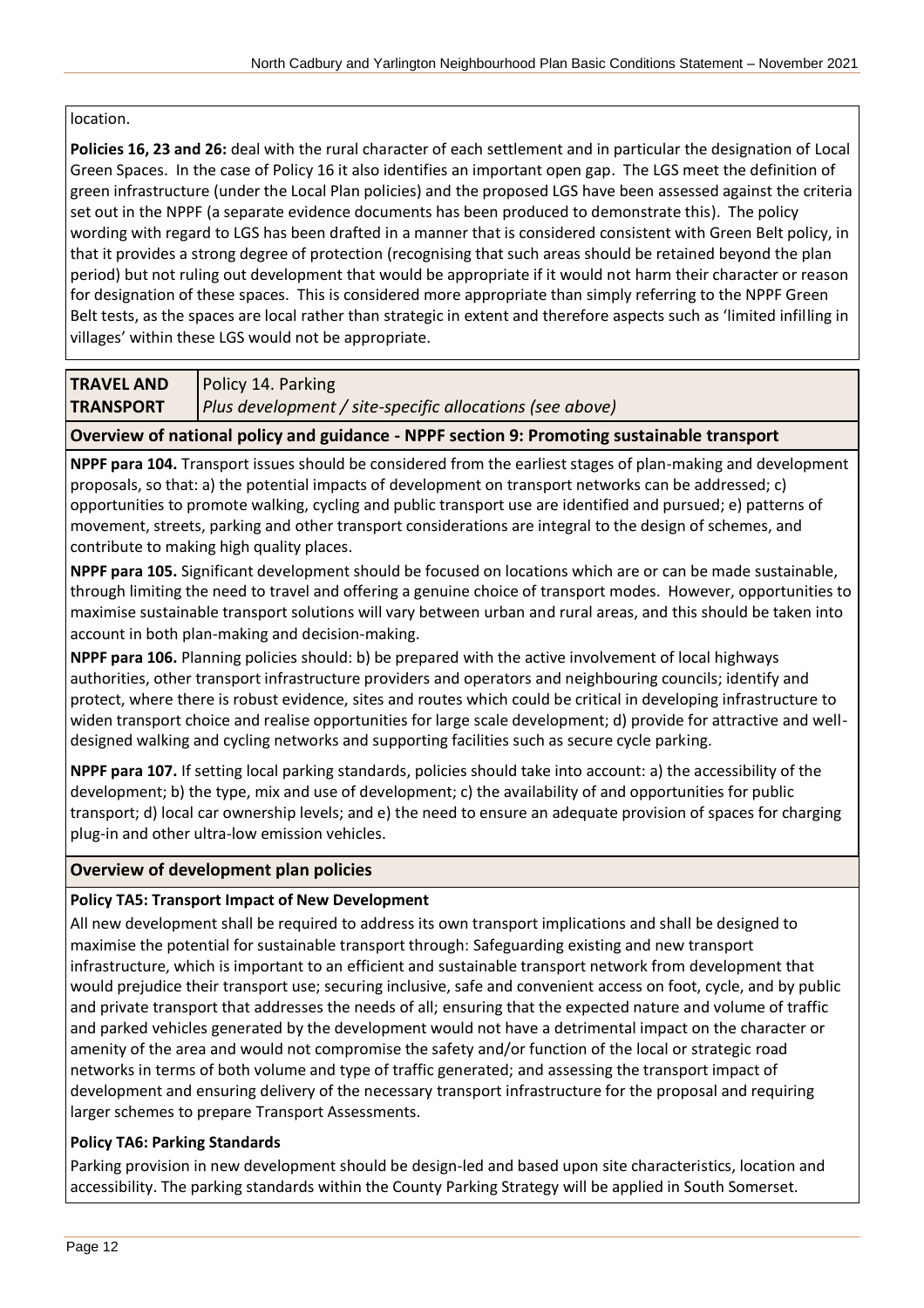#### **Assessment of general conformity**

**Policy 14:** focuses on motor vehicle parking, and in particular the design of parking spaces to ensure they are well used (making efficient use of land) and do not adversely impact on local character. The plan does not propose to require a different quantum of spaces than the adopted standards for the area, and both national and local planning policies allow parking standards to be set to reflect local circumstances.

Somerset County Council as the highways authority have been consulted throughout the plan-making process and have not raised any highway or transport related concerns in relation to the development proposals.

| <b>DESIGN</b> | Policy 2. Character and Design Guidance    |
|---------------|--------------------------------------------|
|               | Policy 3. Buildings Fit for the Future     |
|               | Policy 4. Practical Garden Sizes           |
|               | Policy 15. North Cadbury - Built Character |
|               | Policy 22. Galhampton - Built Character    |
|               | Policy 25. Yarlington - Built Character    |
|               | Policy 28. Woolston - Built Character      |
|               |                                            |

#### **Overview of national policy and guidance - NPPF section 12: Achieving well-designed places**

**NPPF para 127.** Plans should, at the most appropriate level, set out a clear design vision and expectations, so that applicants have as much certainty as possible about what is likely to be acceptable. Design policies should be developed with local communities so they reflect local aspirations, and are grounded in an understanding and evaluation of each area's defining characteristics. Neighbourhood plans can play an important role in identifying the special qualities of each area and explaining how this should be reflected in development.

**NPPF para 128.** the geographic coverage and level of detail and degree of prescription should be tailored to the circumstances and scale of change in each place, and should allow a suitable degree of variety where this would be justified.

**NPPF para 130.** Planning policies and decisions should ensure that developments: a) will function well and add to the overall quality of the area, not just for the short term but over the lifetime of the development; b) are visually attractive as a result of good architecture, layout and appropriate and effective landscaping; c) are sympathetic to local character and history, including the surrounding built environment and landscape setting, while not preventing or discouraging appropriate innovation or change (such as increased densities); d) establish or maintain a strong sense of place, using the arrangement of streets, spaces, building types and materials to create attractive, welcoming and distinctive places to live, work and visit; e) optimise the potential of the site to accommodate and sustain an appropriate amount and mix of development (including green and other public space) and support local facilities and transport networks; and f) create places that are safe, inclusive and accessible and which promote health and well-being, with a high standard of amenity for existing and future users; and where crime and disorder, and the fear of crime, do not undermine the quality of life or community cohesion and resilience.

**NPPF para 131.** Trees make an important contribution to the character and quality of urban environments, and can also help mitigate and adapt to climate change. Planning policies and decisions should ensure that new streets are tree-lined, that opportunities are taken to incorporate trees elsewhere in developments (such as parks and community orchards), that appropriate measures are in place to secure the long-term maintenance of newly-planted trees, and that existing trees are retained wherever possible.

#### **Overview of development plan policies**

#### **Policy EQ2: General Development**

Development will be designed to achieve a high quality scheme, which promotes local distinctiveness and preserves or enhances the character and appearance of the district. Development proposals should help create quality places; reinforcing local distinctiveness and respect local context. Innovative designs delivering low energy usage and/or wastage will be encouraged, and making efficient use of land whilst having regard to: housing demand and need; infrastructure and service availability; accessibility; local area character; and site specific considerations.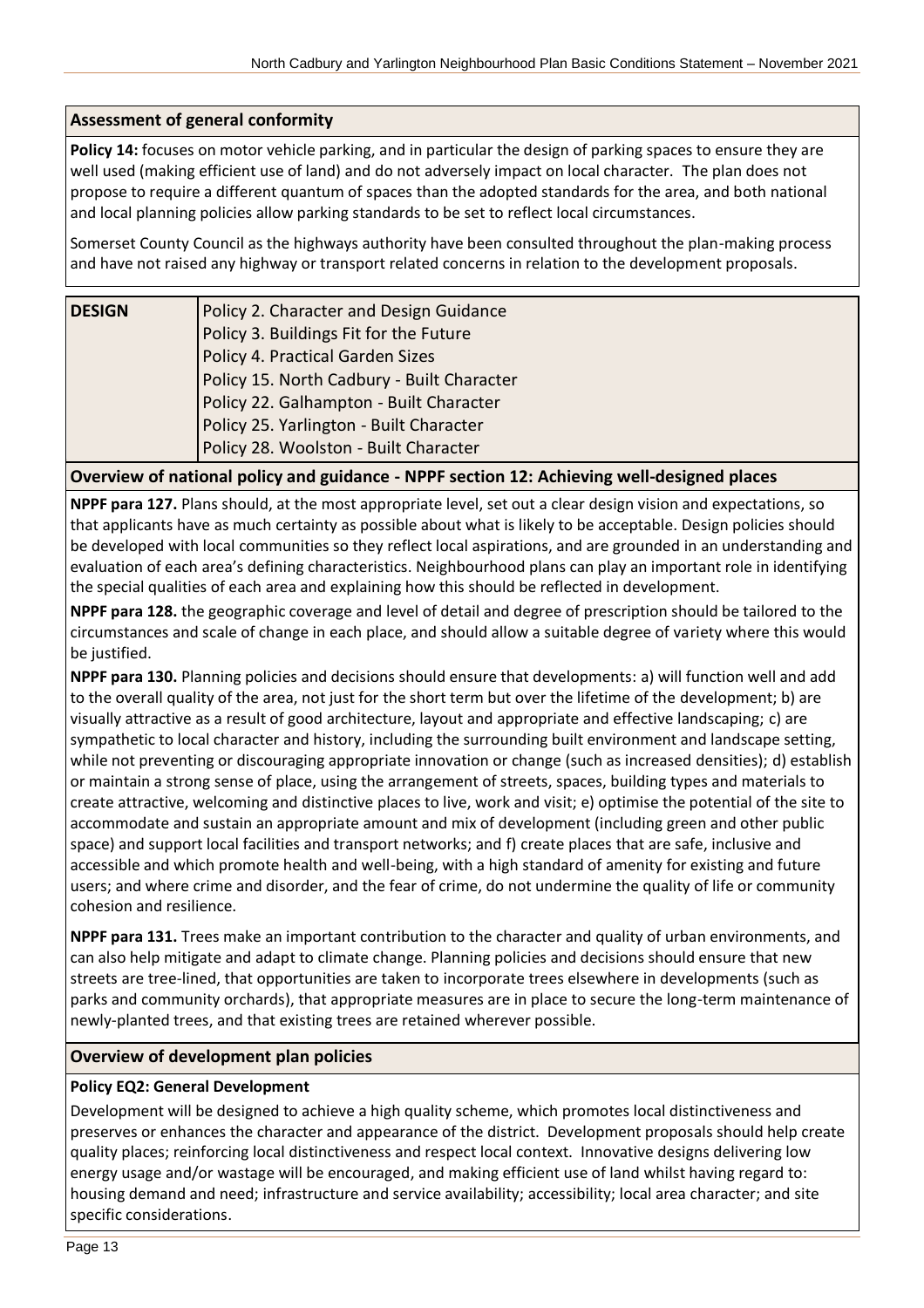#### **Assessment of general conformity**

**Policies 2, 15, 22, 25 and 28** all seek to protect and reinforce the distinctive local character of the area and include design guidance specific to that village / locality. National policy is very clear that Neighbourhood plans can play an important role in identifying the special qualities of each area and explaining how this should be reflected in development.

**Policies 3 and 4** focus more on practical measures to ensure places will function well and have regard to the need to reduce energy and achieve a more sustainable design that can adapt more readily for future users.

Whilst the design policies do not specifically prevent increased densities, they do recognize the need for the design and layout to include sufficient space for the needs of future occupants (such as space to sit out and to hand out the washing), and also for tree planting etc in order to retain the rural character of the area.

The site specific allocations have also included relevant design guidelines as appropriate. The plan includes an indicative layout for the two main sites but this is intended to be illustrative only and would not prohibit from a different layout that meets the policy criteria from being acceptable. With regard to street trees, Policies 18 and 19 refer to hedgerow / tree planting along and adjoining the site boundaries to achieve a similar goal that is more in keeping with local character.

#### **FLOOD RISK** | Policy 8. Flood Risk

#### **Overview of national policy and guidance - NPPF section 14: climate change and flooding**

**NPPF para 167.** When determining any planning applications, local planning authorities should ensure that flood risk is not increased elsewhere.

**NPPF para 169.** Major developments should incorporate sustainable drainage systems unless there is clear evidence that this would be inappropriate. The systems used should: a) take account of advice from the lead local flood authority; b) have appropriate proposed minimum operational standards; c) have maintenance arrangements in place to ensure an acceptable standard of operation for the lifetime of the development; and d) where possible, provide multifunctional benefits.

#### **Overview of development plan policies**

#### **Policy EQ1: Addressing Climate Change in South Somerset**

Development should reduce and manage the impact of flood risk by incorporating Sustainable Drainage Systems, and through appropriate layout, design, and choice of materials

#### **Assessment of general conformity**

**Policy 8** highlights the need to consider local risk of flooding, with the supporting text providing more information on known local sources of flood risk.

|                 | NATURAL AND   Policy 1. The Area's Rich Heritage       |
|-----------------|--------------------------------------------------------|
| <b>HISTORIC</b> | Policy 5. The Area's Rural Character                   |
|                 | <b>ENVIRONMENT</b> Policy 7. Protecting Local wildlife |
|                 | Policy 7b. Phosphorous Neutrality                      |

**Overview of national policy and guidance - NPPF section 15 and 16: Conserving and enhancing the natural and historic environment**

**NPPF para 174.** Planning policies and decisions should contribute to and enhance the natural and local environment, by: protecting and enhancing valued landscapes, sites of biodiversity or geological value and soils (in a manner commensurate with their statutory status or identified quality in the development plan); recognising the intrinsic character and beauty of the countryside, and the wider benefits from natural capital and ecosystem services – including the economic and other benefits of the best and most versatile agricultural land, and of trees and woodland; and minimising impacts on and providing net gains for biodiversity, including by establishing coherent ecological networks that are more resilient to current and future pressures.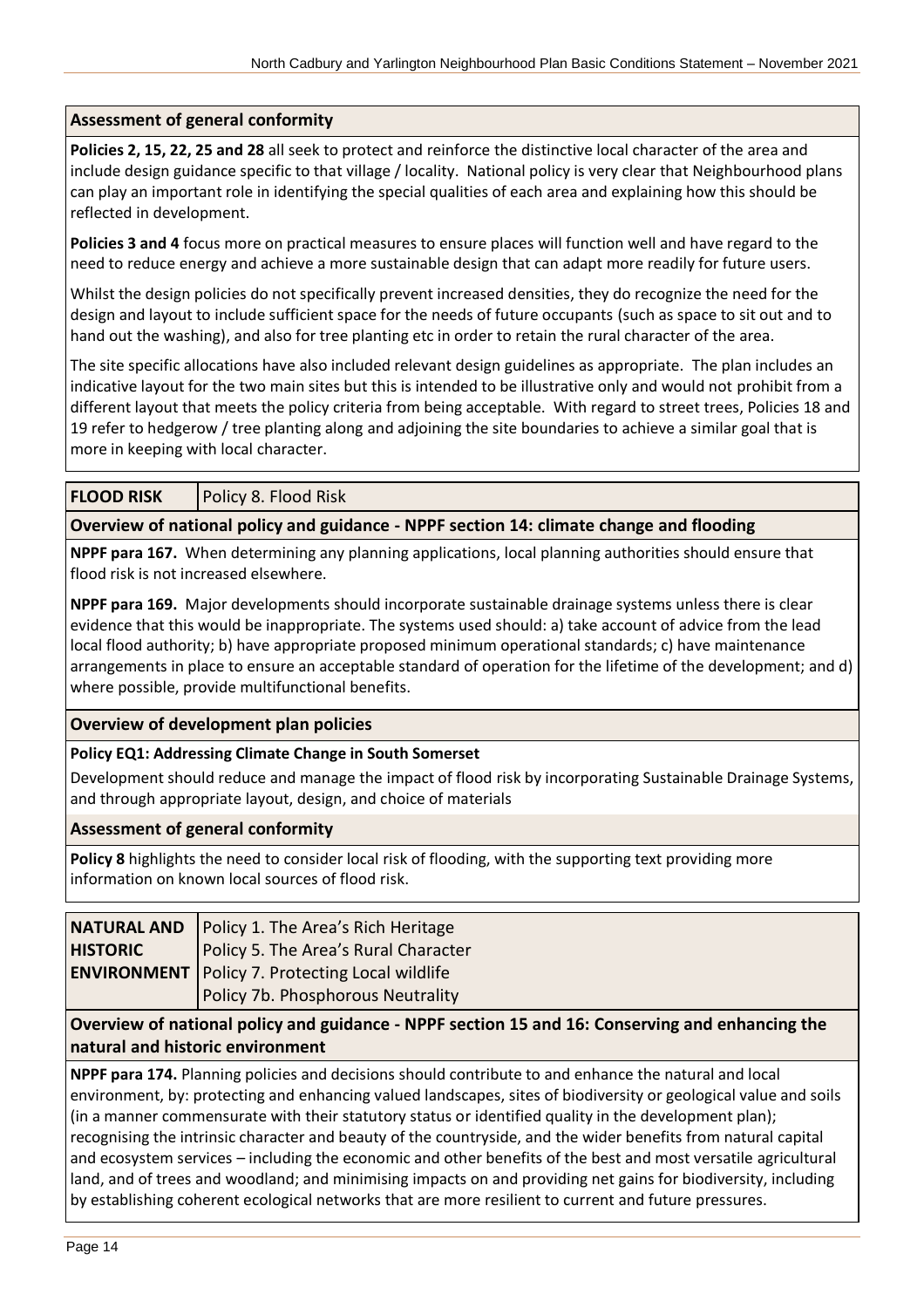**NPPF para 179.** To protect and enhance biodiversity, plans should identify, map and safeguard components of local wildlife-rich habitats and wider ecological networks, and identify and pursue opportunities for securing measurable net gains for biodiversity.

**NPPF para 185.** Planning policies and decisions should limit the impact of light pollution from artificial light on local amenity, intrinsically dark landscapes and nature conservation.

**NPPF para 189.** Heritage assets range from sites and buildings of local historic value to those of the highest significance, … and should be conserved in a manner appropriate to their significance.

**NPPF para 203.** The effect of an application on the significance of a non-designated heritage asset should be taken into account in determining the application. In weighing applications that directly or indirectly affect nondesignated heritage assets, a balanced judgement will be required having regard to the scale of any harm or loss and the significance of the heritage asset.

#### **Overview of development plan policies**

#### **Policy EQ2: General Development**

Development will be designed to achieve a high quality, which promotes South Somerset's local distinctiveness and preserves or enhances the character and appearance of the district, including its landscape character.

#### **Policy EQ3: Historic Environment**

Heritage assets will be conserved and where appropriate enhanced for their historic significance and important contribution to local distinctiveness, character and sense of place. Their potential to contribute towards the economy, tourism, education and local identity will be exploited.

#### **Policy EQ4: Biodiversity**

All proposals for development, will: protect the biodiversity value of land and buildings and minimise fragmentation of habitats and promote coherent ecological networks; maximise opportunities for restoration, enhancement and connection of natural habitats; incorporate beneficial biodiversity conservation features where appropriate.

#### **Assessment of general conformity**

**Policy 1:** relates to local heritage and specifically refers to key features identified through the Conservation Area Appraisal, heritage assessment and related research, identified Locally Important Buildings that may be appropriate in due course to be locally listed. The policy has been based on an understanding and evaluation of the area's heritage, and no obvious conflicts with national or local policy have been identified. It also seeks to highlight the rich archaeological interest of the area (which was identified as part of the SEA process).

**Policy 5:** relates to features that contribute to the area's rural character that were identified through the landscape character assessments and related research. Whilst the area is not part of a designated nationally valued landscape (such as an AONB or National Park) both the Local Plan and the National Planning Policy Framework seek to recognise the intrinsic character and beauty of the countryside.

Policy 7: takes account of the wildlife areas and species identified through the evidence (recognising that not all areas have been surveyed) and aims to ensure adverse impacts on wildlife should be avoided or mitigated.

**Policy 7b:** has been introduced in response to the Habitat Regulations Assessment. Given that Local Plan policy does not currently address the issue of phosphorus neutrality (as the issue with this in relation to Somerset Moors and Levels Ramsar site only became apparent in Summer 2020), the Habitat Regulations Assessment recommended that the Plan should acknowledge this issue and explicitly require mitigation measures for residential developments.

## <span id="page-14-0"></span>**Conformity conclusions**

The Neighbourhood Plan includes a positive vision for the future of the area and explains how this translated into objectives and in turn relate to the relevant policies.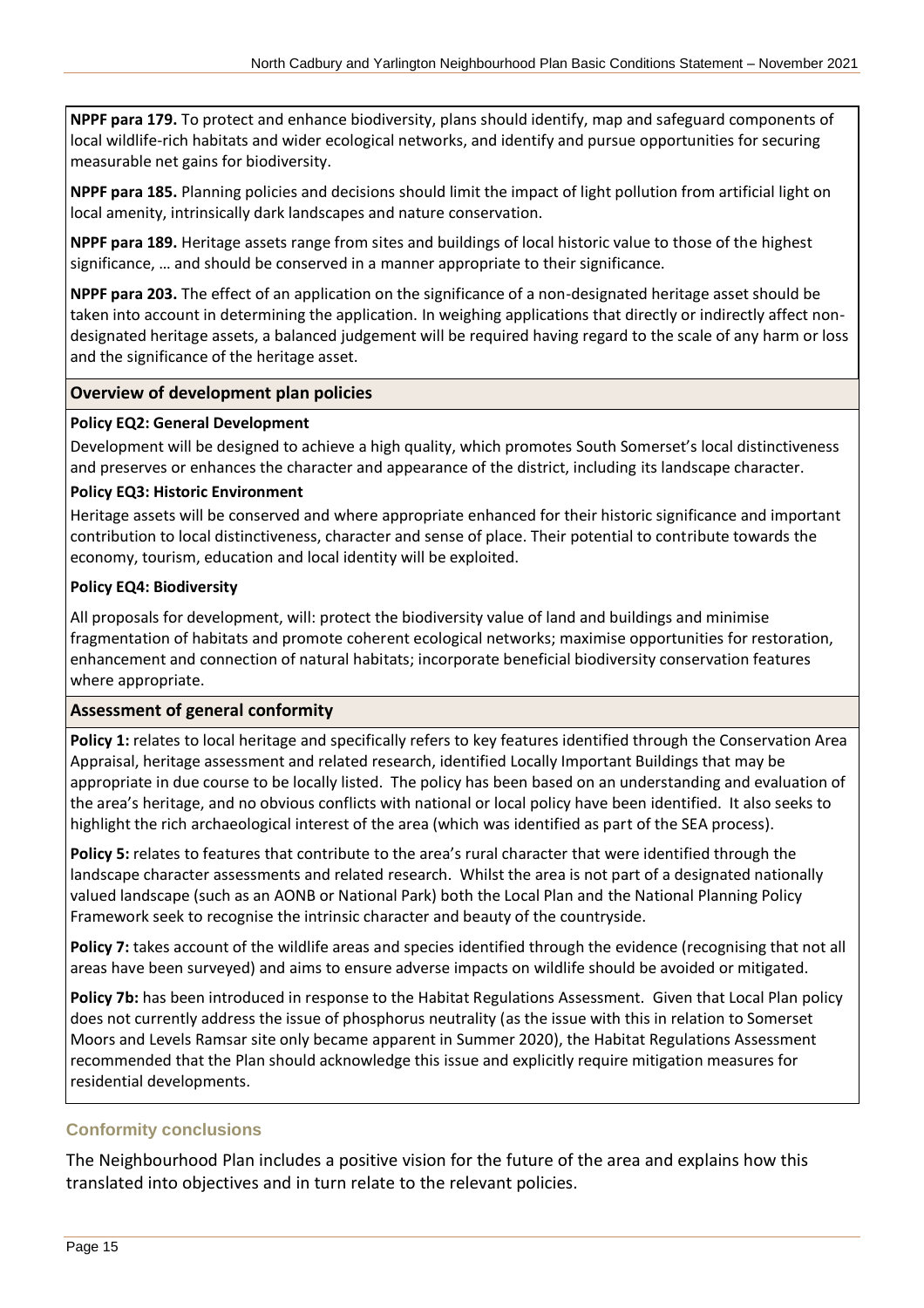The analysis of the Plan in relation to national planning policy and guidance and the strategic policies of the local plan, as shown in the preceding tables, does not highlight any fundamental conformity issues. No specific conformity issues were raised by the Local Planning Authority. Where the plan does vary, the changes are considered to be relatively minor in nature and justified by locally-specific evidence, and therefore still in general conformity.

On this basis, there are no apparent reasons to conclude other than the Neighbourhood Plan meets the basic condition of having regard to national policy and guidance from the Secretary of State and being in general conformity with the strategic policies of the development plan for the area.

## <span id="page-15-0"></span>**4. EU and sustainability obligations**

The pre-submission draft of the Neighbourhood Plan has been subject to a full Strategic Environmental Assessment, including the relevant scoping stage. The reports were sent to the statutory consultees (the Environment Agency, Natural England and Historic England) and published at the relevant times. A Habitats Regulations Assessment based on the pre-submission draft Plan.

The Strategic Environmental Assessment concluded that the pre-submission draft Neighbourhood Plan would be likely to:

- − positively contribute to the creation of mixed, balanced, and sustainable communities
- protect and enhance the special qualities of the parishes, conserving and enhancing the significance of heritage assets, supporting the quality of the public realm, and by incorporating high-quality and sensitive design in new development areas
- − retain habitats, enhancing ecological networks, and delivering net biodiversity gains
- − lead to positive effects through tackling flood risk issues, and supporting carbon energy sources to address the climate crisis, but would also lead to the loss of the best and most versatile agricultural land to the north of North Cadbury village.

No specific changes to the Plan were deemed necessary as a result of this assessment, and no major changes made to the Plan to suggest the Assessment needs to be updated.

The Habitats Regulations Assessment concluded that the Neighbourhood Plan could deliver up to 34 new dwellings. These will increase the total volume of treated wastewater effluent produced and surface run-off occurring within the area. Phosphorus neutrality calculations show that all five allocations are associated with a phosphorus surplus and will require mitigation measures. These interventions will need to be delivered as part of the wider nutrient-neutral strategic approach across South Somerset District. Until such a time that a district-wide Phosphate Management Strategy is developed and an adequate nutrient policy has been incorporated in the overarching South Somerset Local Plan, it would be prudent to include a mitigation policy text in the Neighbourhood Plan to ensure that the Conservation Objectives of the Somerset Levels & Moors Ramsar are met and that the Neighbourhood Plan will not result in adverse effects on site integrity regarding water quality, both alone and in-combination. This Neighbourhood Plan has been updated in line with these recommendations.

The Neighbourhood Plan's policies were also assessed against the sustainability objectives as set out in paragraph 8 of the NPPF:

**an economic objective** − to help build a strong, responsive and competitive economy, by ensuring that sufficient land of the right types is available in the right places and at the right time to support growth, innovation and improved productivity; and by identifying and coordinating the provision of infrastructure